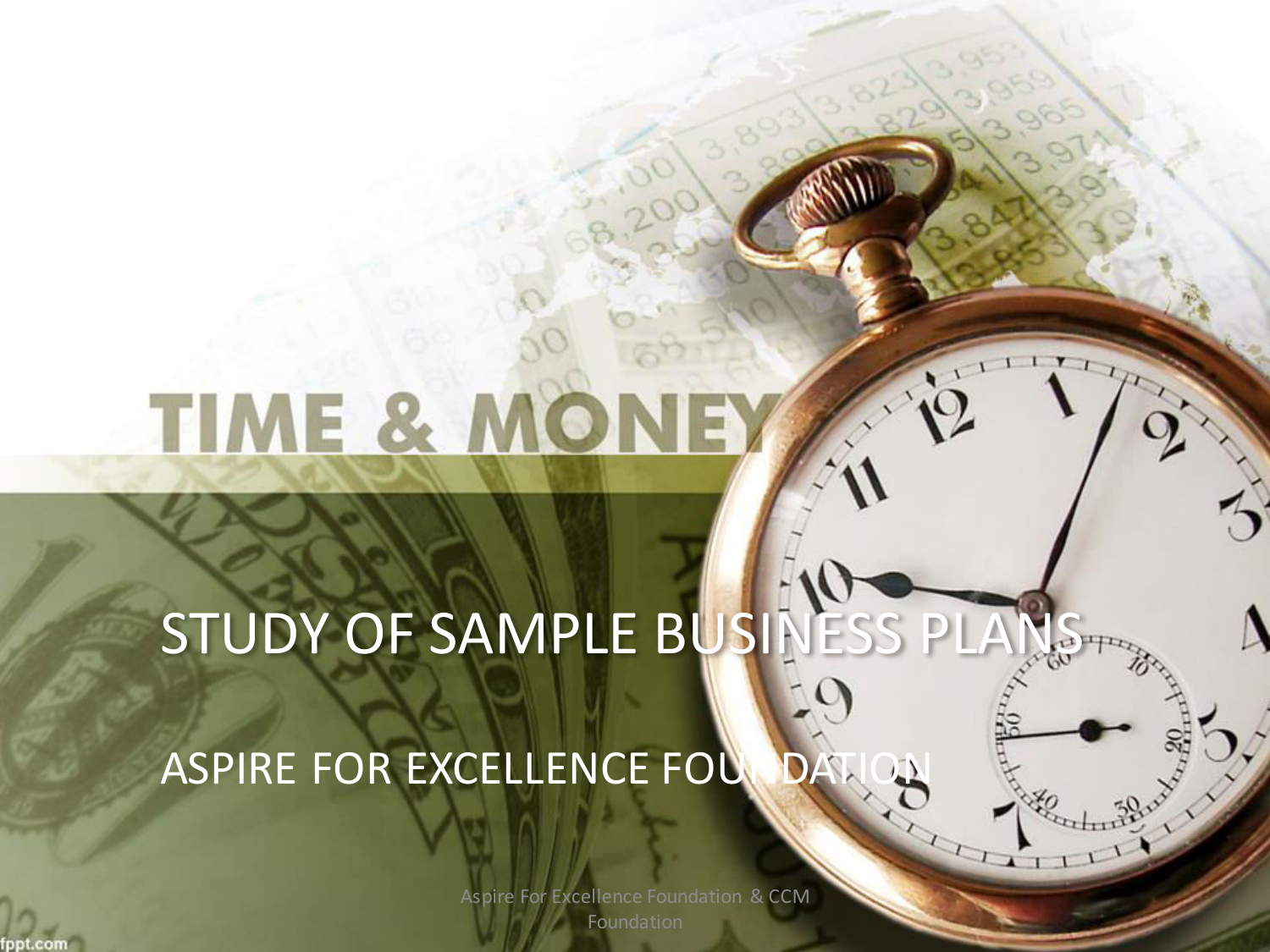# TIME & M

#### What is a Business Plan?

- A business plan is a scheme for accomplishing a business purpose. It articulates the business objectives as well as the strategies for achieving them.
- A detailed document which articulates a company's objectives, the strategies for accomplishing these objectives and weighs the risks and the expected returns of the endeavor.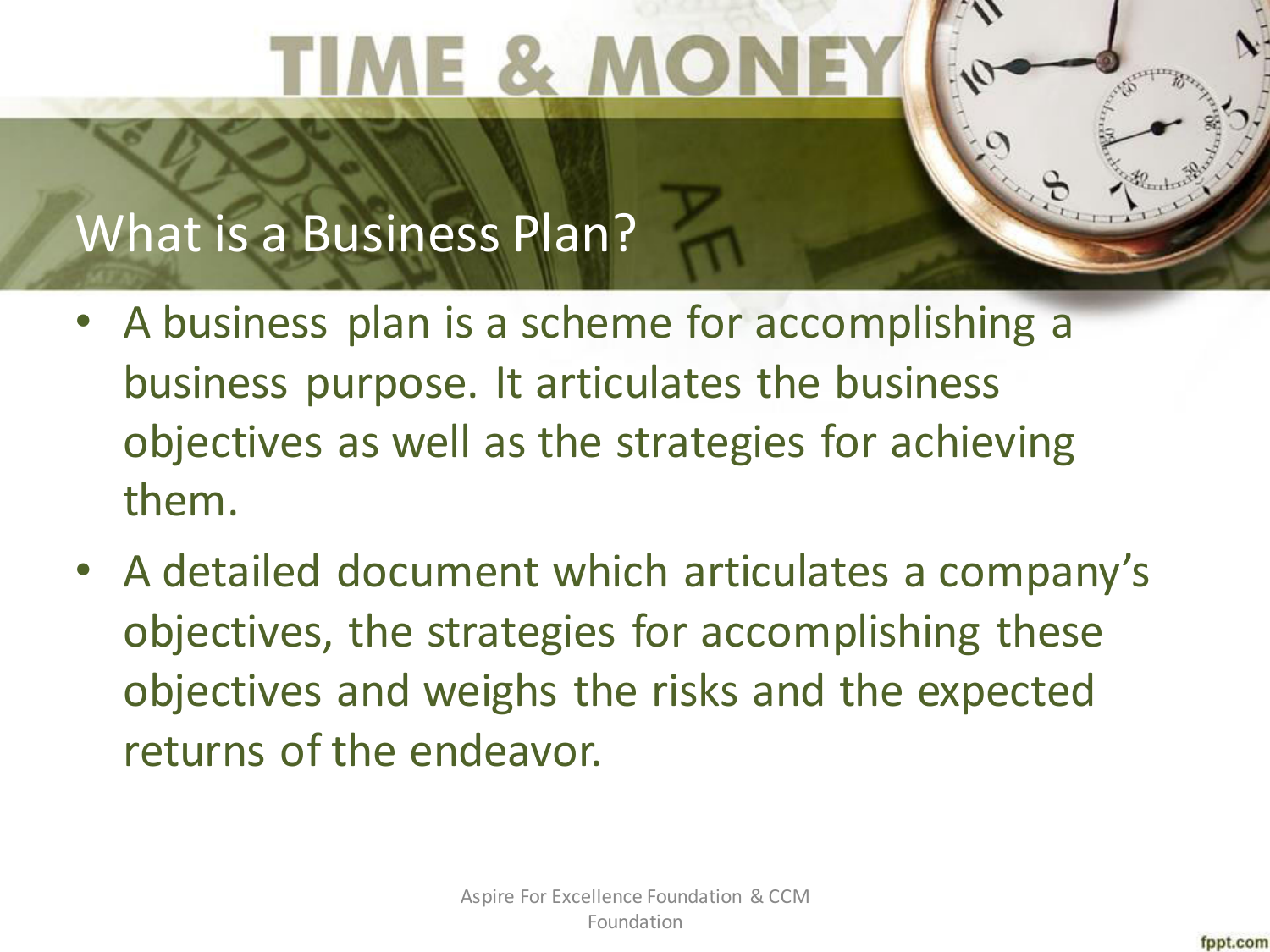### WHY DO WE NEED A BUSINESS PLAN?

is d

Aspire For Excellence Foundation & CCM Foundation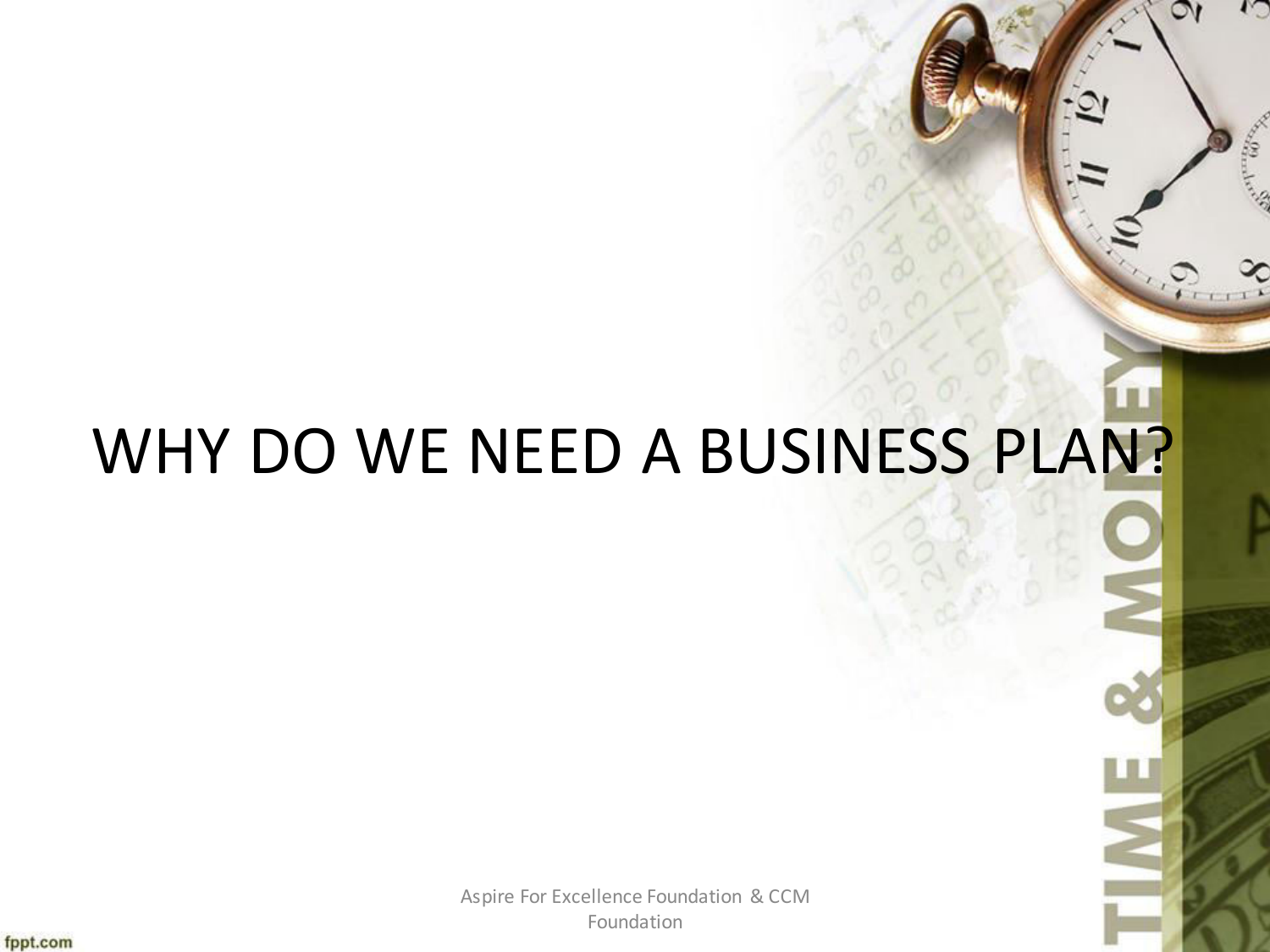# IME & MO

#### Reasons why we need a business plan

- You need to plan your business. Trying to run your business without planning is like walking in the streets blindfolded. You will not know where you are going, any more than where you have been or where you are. What is worse, sooner or later you will hit something, someone and get badly hurt.
- All businesses need a plan to define where they are going and how they are going to get there.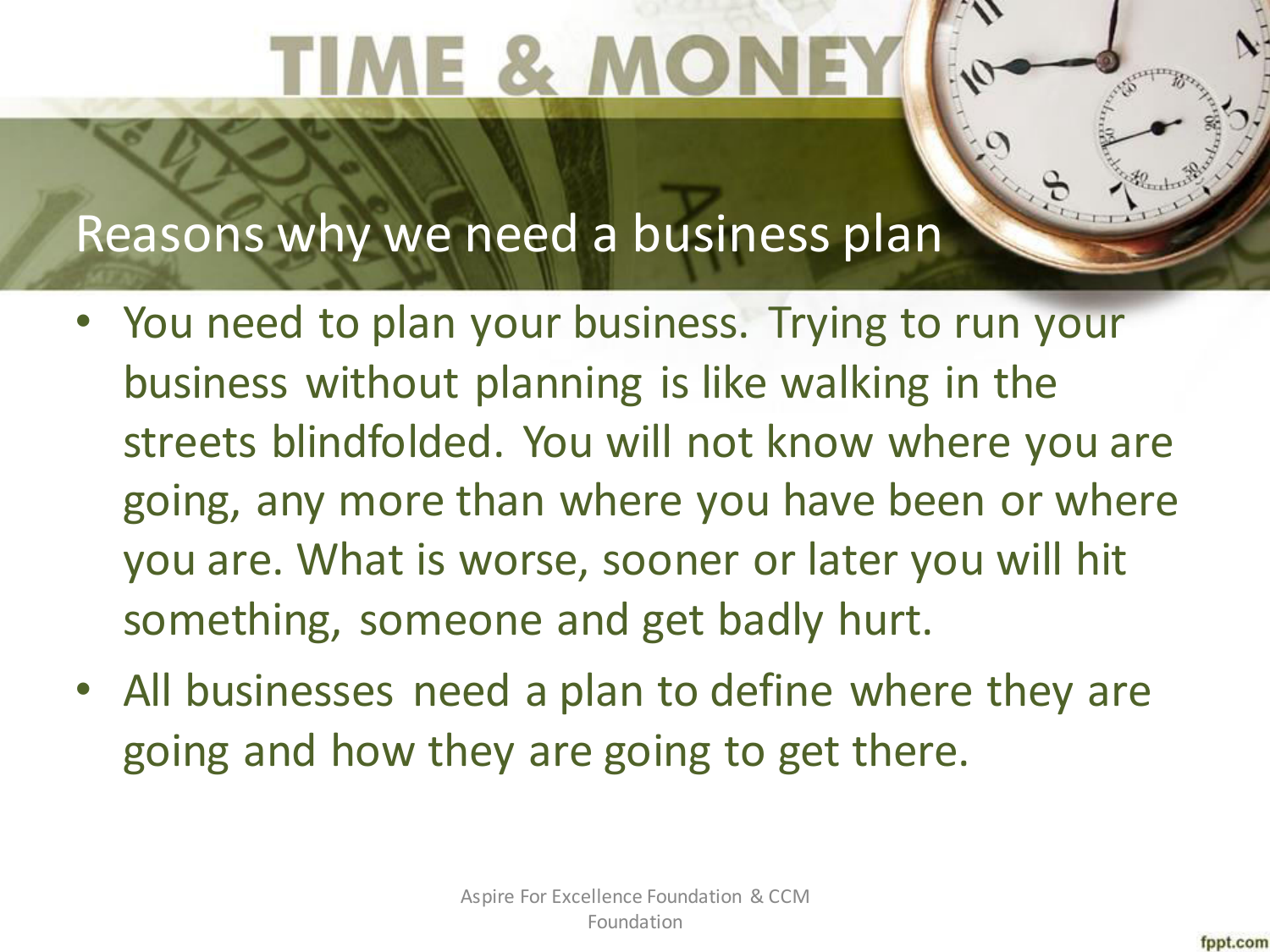# TIME & A

#### Business Plan - Uses

- Define a new business
- Define objectives and strategies to achieve those objectives
- For periodic review of an ongoing business
- Support fund raising application (loan and equity)
- For buy-in by stakeholders
- Set a sale value for a business
- Justify a new product line, promotion or expansion
- For managing a business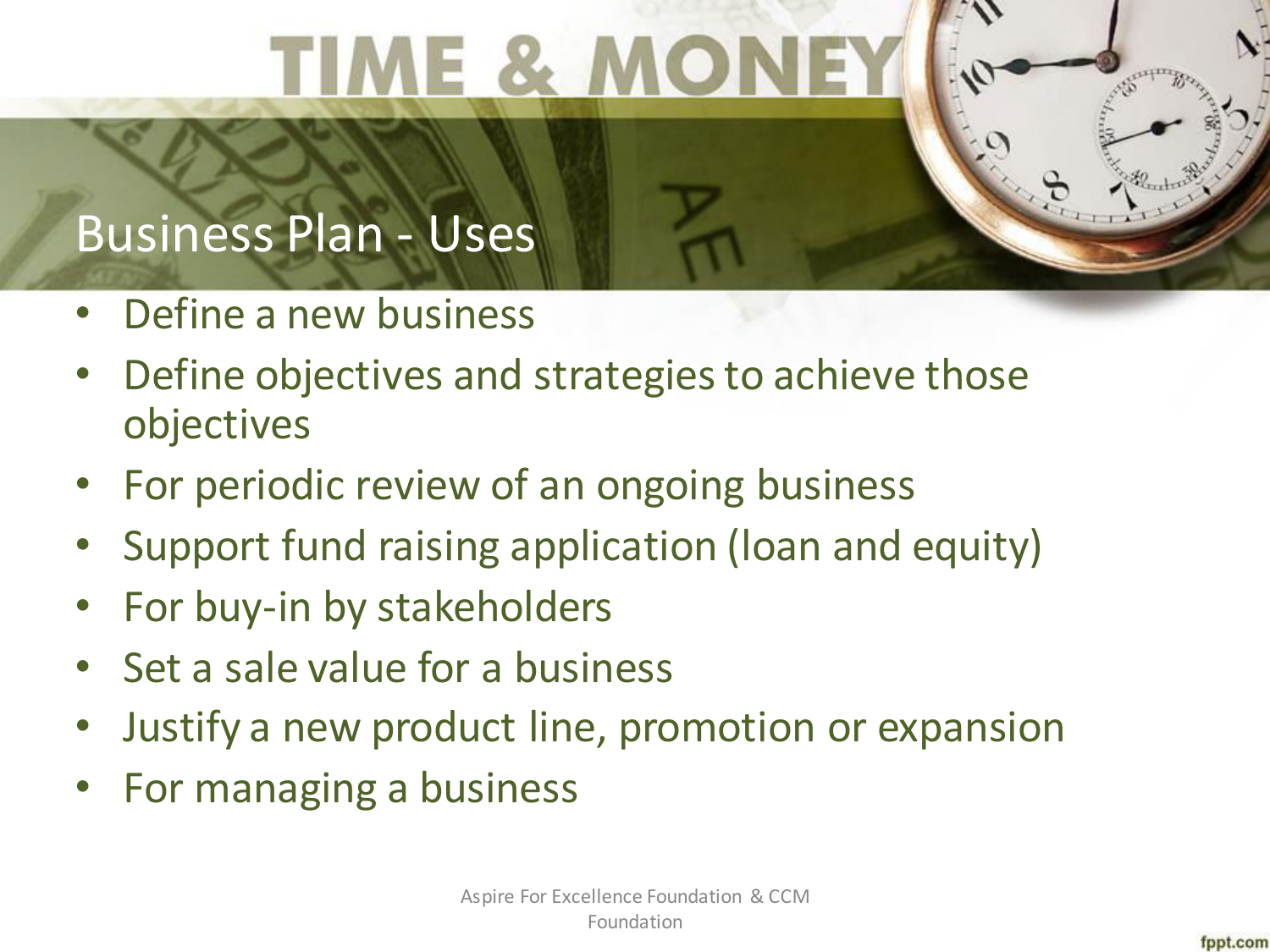# TIME & MO

#### Business Plan - Benefits

- The business plan quantifies goals and objectives, which provide measurable benchmarks for comparing forecasts with actual results.
- Serves as a communication tool for outside financing as well as an operational tool for guiding the business towards success
- The time, effort, research and discipline needed to develop a business plan forces the entrepreneur to view the venture critically and objectively.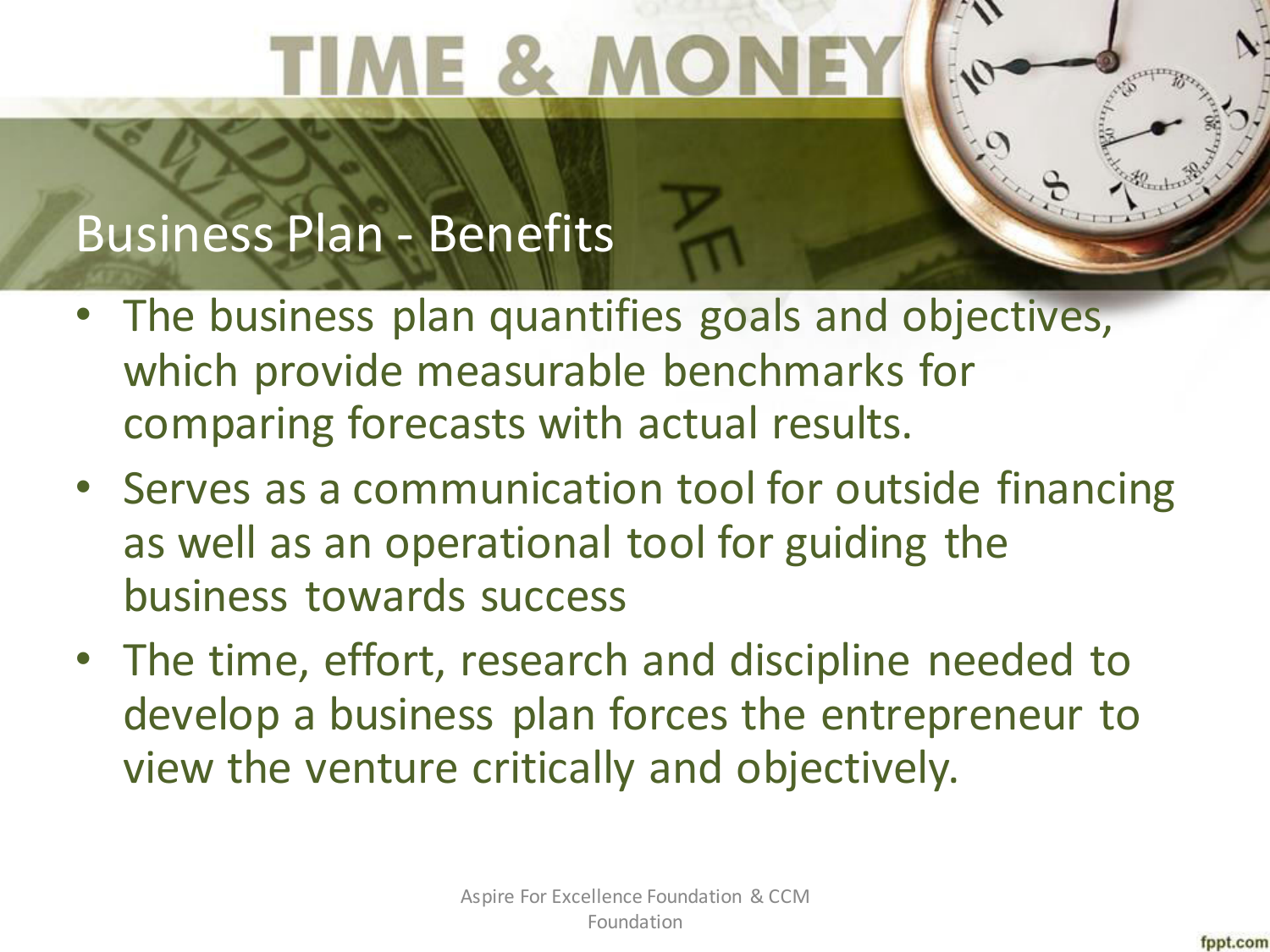### TIME & MO KEY COMPONENTS OF A MARKETABLE PLAN

- Executive summary
- Company summary
- Industry analysis
- Marketing strategy
- Operations strategy
- Management Summary
- Capital requirements
- Financial plan
- Potential risks
- Long-term plans and exit strategy
- Implementation strategy
- Appendix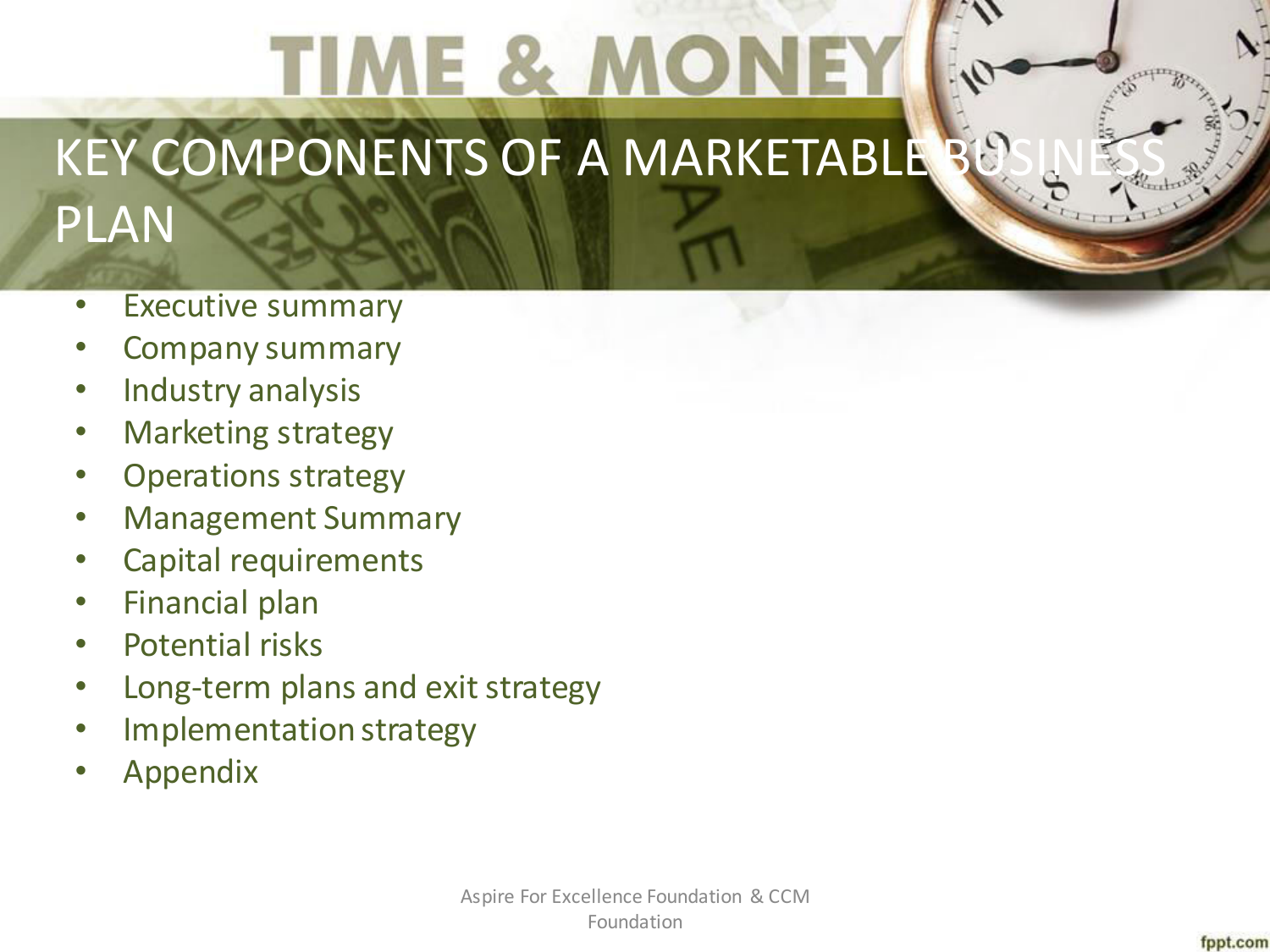# IME & M

### DESCRIPTION OF KEY ELEMENTS OF A

#### PLAN

- Executive summary: Provides summary of the business plan; highlights the business concept, mission, vision, strategy and financial plan of the company
- Company summary: provides overview of business concept and rationale for venturing
- Industry analysis: describes the evolution of the market, its competitive landscape and recent trends
- Marketing strategy: describes the products/services, target customers, pricing, promotion, advertising and distribution strategy
- Management summary: describes the company's organizational structure, its personnel plan and provides a description of it management team and advantage they bring to the company.
- Operations strategy: provides insights into the structure, systems and procedures for executing the company's strategy.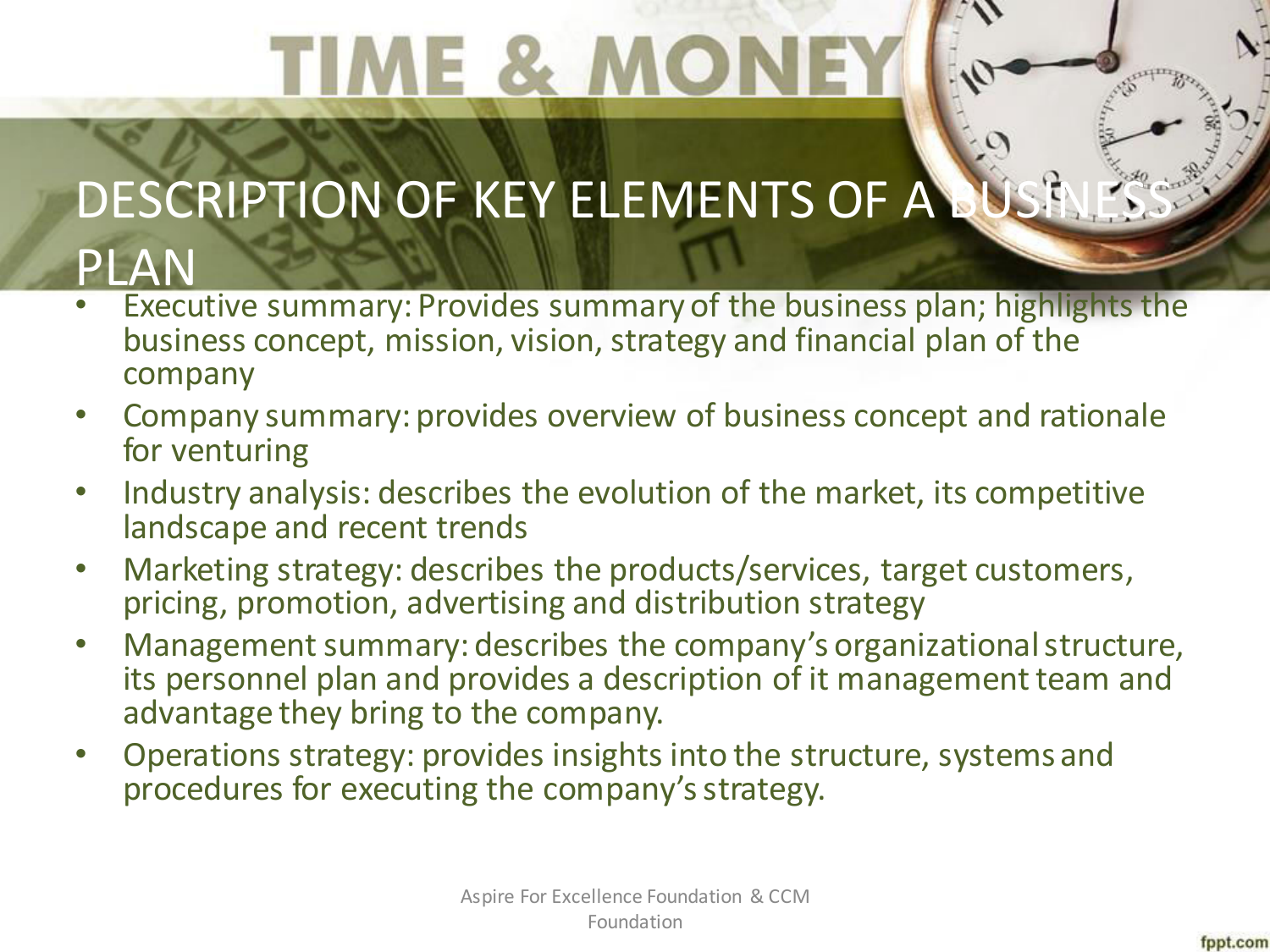# **IME & M**

#### KEY ELEMENTS OF THE PLAN – contd.

- Capital requirements: enumerates the start-up costs required by the company and the sources of funding targeted by the management team
- Financial plan: Balance sheet, income and cash flow projections for first three years to five years of operations.
- Potential risks: Highlights the potential risks facing the organization and the mitigating options as well as effect on projected financing and returns.
- Implementation strategy: outlines schedule of business rollout, performance measures and milestones.
- Appendix: CVs of management team, list of products/services, additional financials, SWOT etc.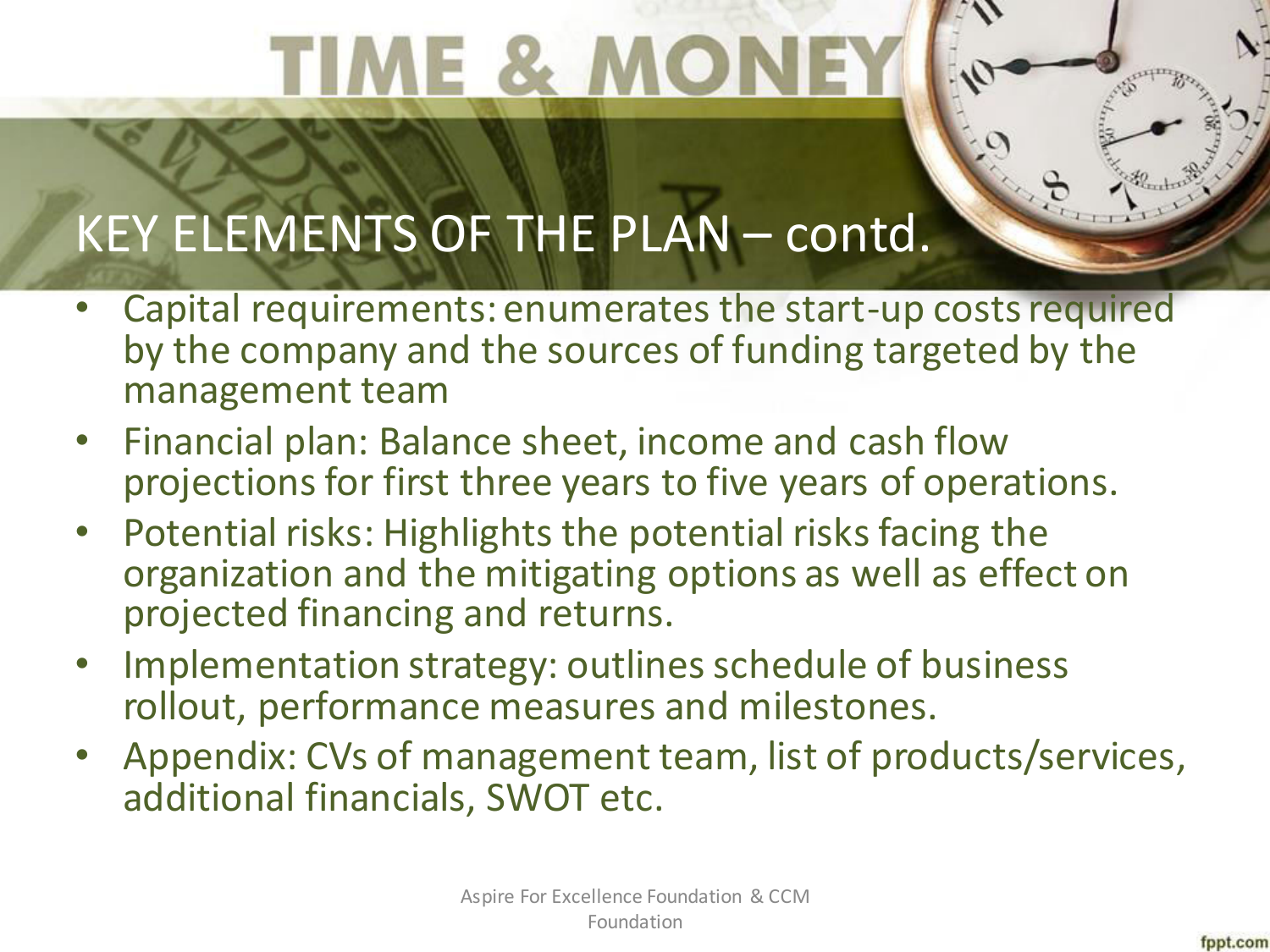TIME & MO

### BUSINESS CONCEPTS

- A concept is a set of cohesive ideas about how to create and deliver value to a market.
- It is a set of thoughts that communicate to others the precise nature of your proposed enterprise.
- In writing a business concept, prospective entrepreneurs should be able to explain the following in precise terms with their own thoughts:
	- What value is to be exchanged?
	- To whom?
	- For whom?
	- By what means?
	- Where?
	- Made by whom?
	- Marketed by whom?
	- A dream is not a concept neither is an idea.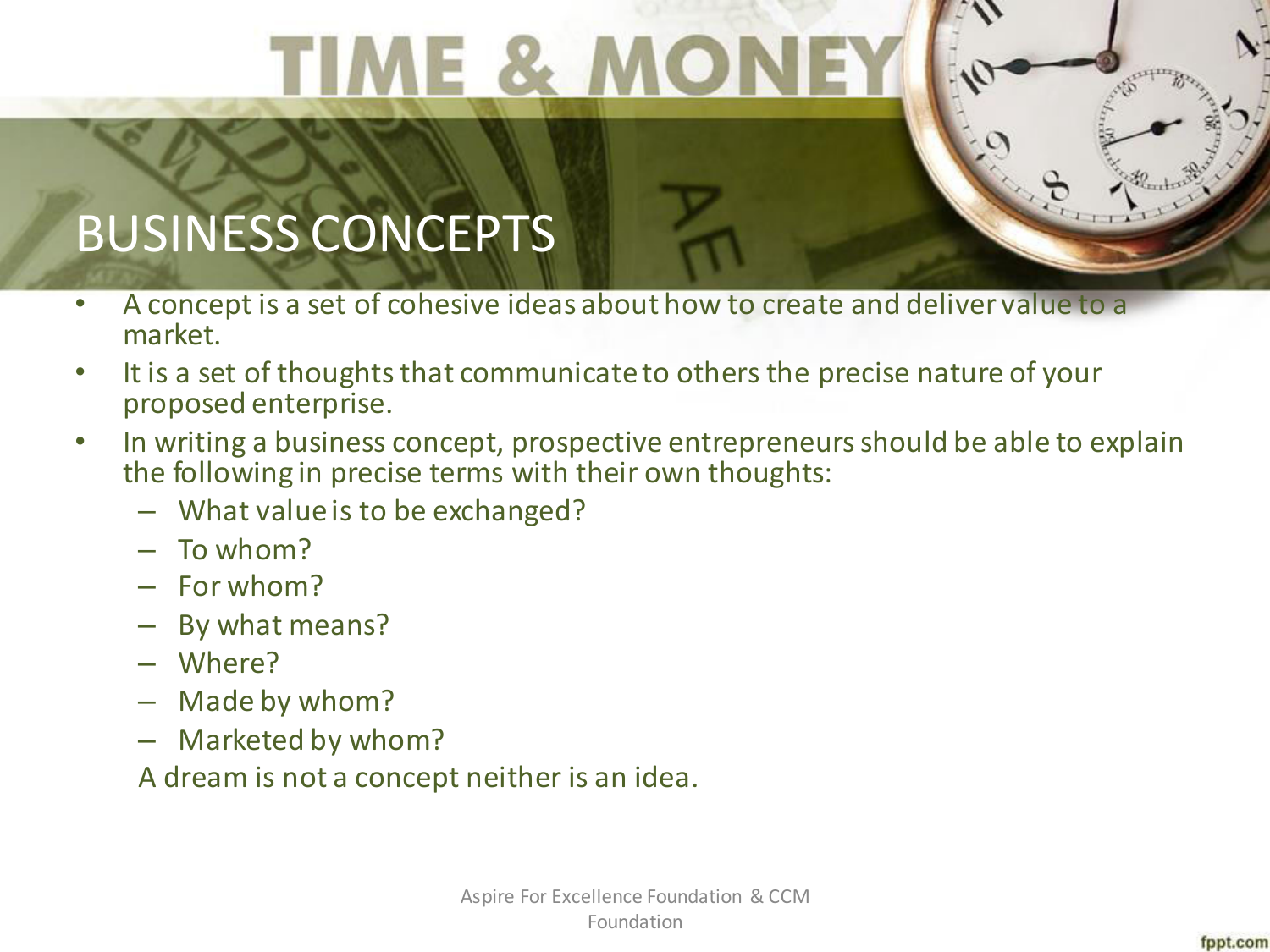TIME & M

### STRATEGIC PLANS

- A strategy is a set of actions that create value and enable a company to achieve its objectives
- This is typically when companies:
	- Create products/services whose value exceeds the cost of providing them
	- Capture value from competitors, customers, distributors, suppliers and producers of substitute products and services

Successful companies typically develop explicit strategies along the following areas:

- Product/service
- Marketing
- Operations and etc.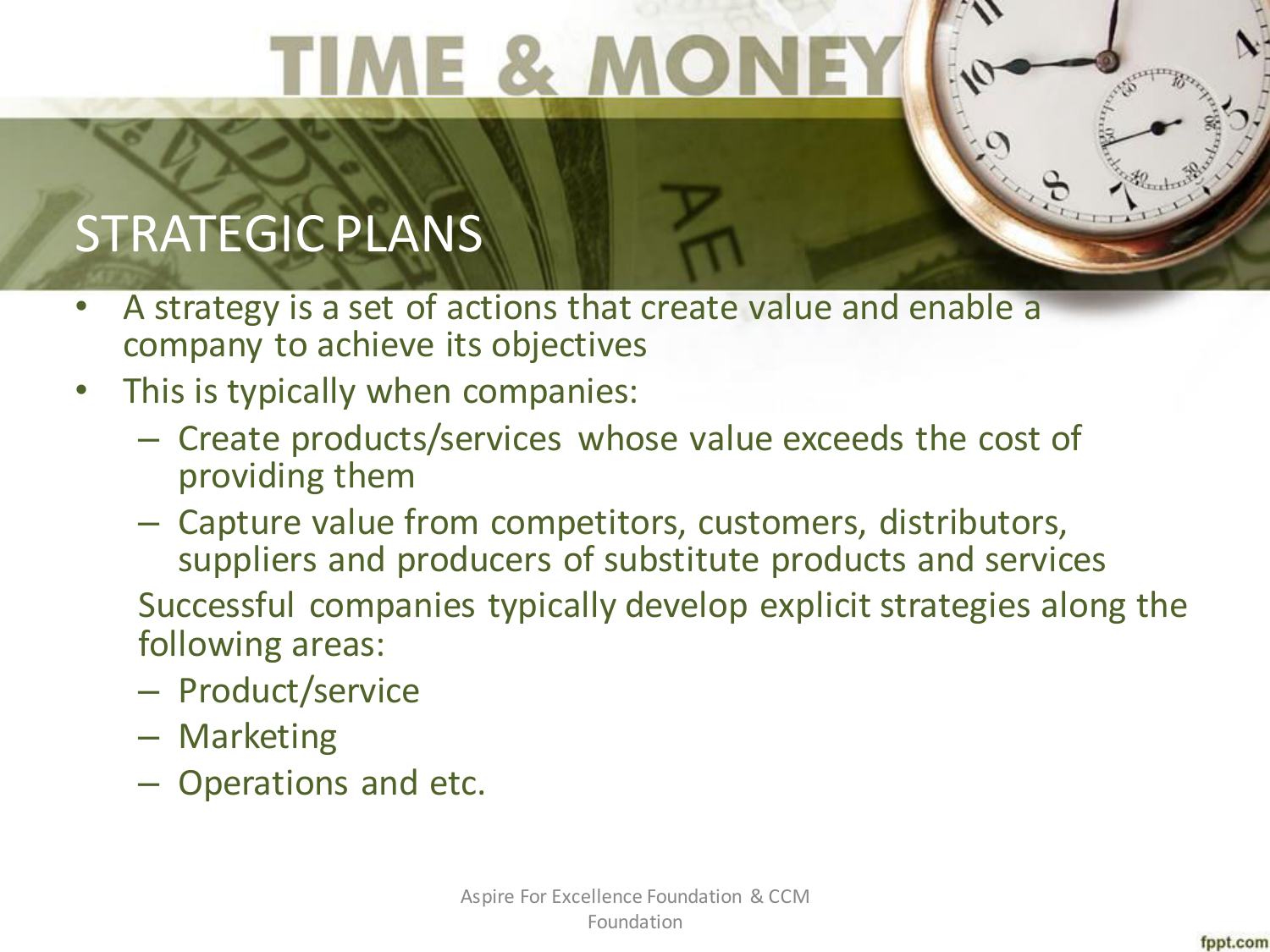### TIME & MO Typical Business Plan Out

- Executive Summary:
	- Background to the opportunity
	- The business concept
		- Vision
		- Mission
		- Shared values
		- Core competencies
		- The business model
		- Target market
- Business Strategy
	- The opportunity
	- The business model
	- Target market
	- Marketing strategy
	- Pricing strategy
	- Distribution strategy
	- Strategic alliances
	- People strategy

Aspire For Excellence Foundation & Advertisement strategy Foundation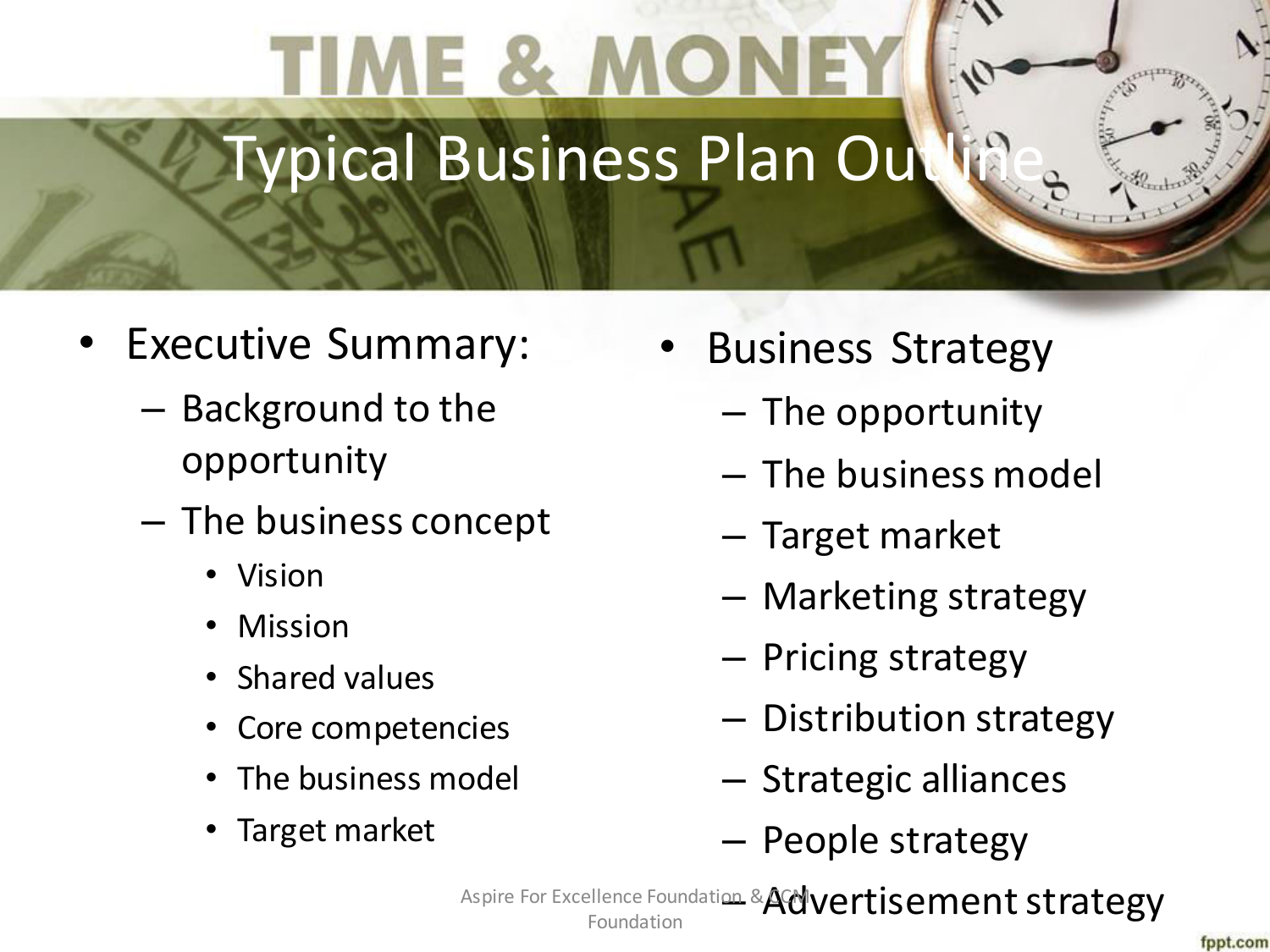### **ME & M** Business plan outline - co

- Proposed products and target customers
	- The opportunity
	- Target customers
	- The products
	- Production process
	- Service delivery process
	- Critical skills and competencies y
- Marketing strategy
- Market penetration strategy
	- Market penetration strategy
	- Key marketing functions and skill requirements
- Legal structure
- Strategic alliances
- Other key relationships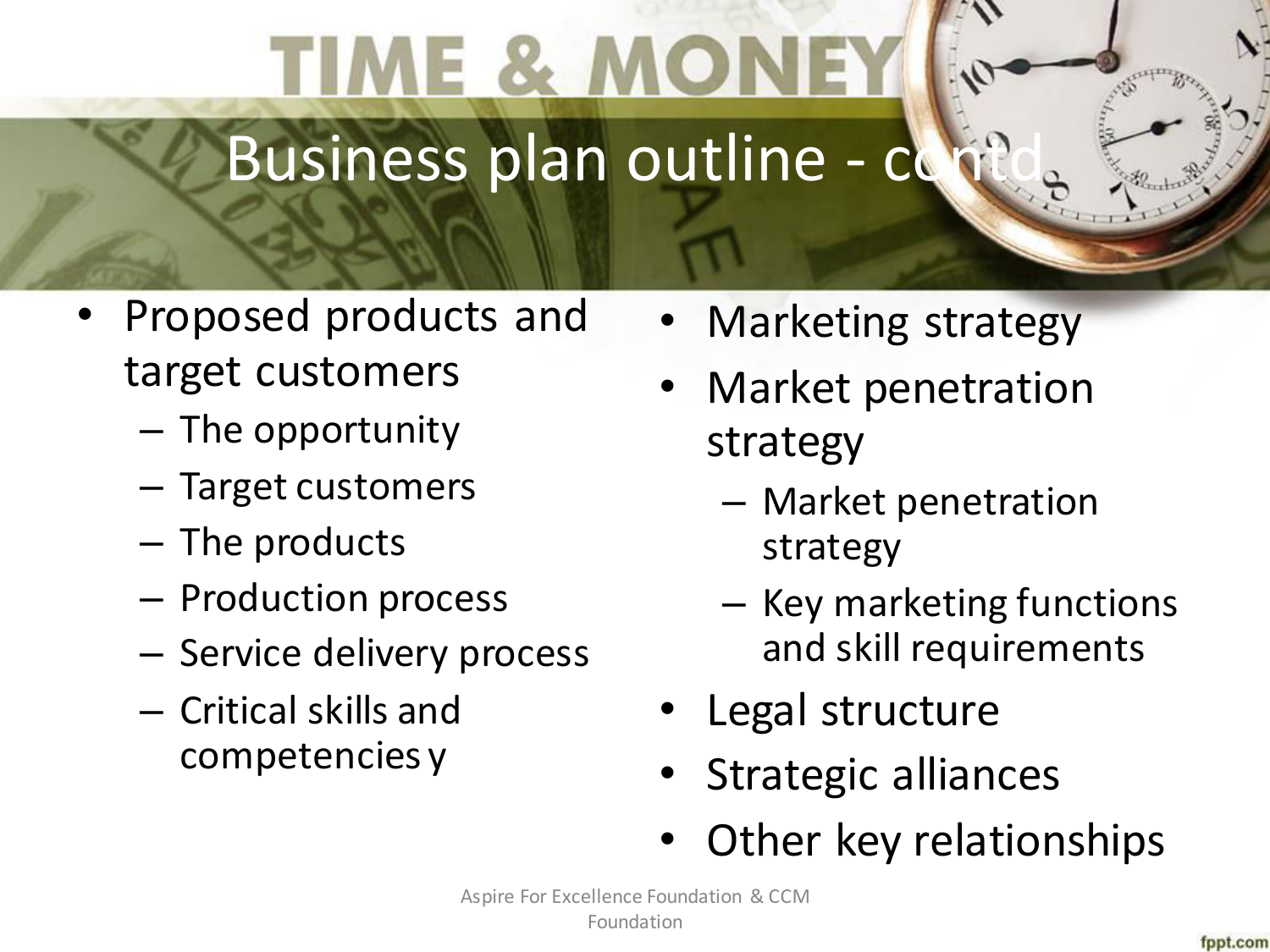# TIME & N

### Typical Business Plan Out

- The organization
	- Organization structure
	- The board of directors
	- The executive committee
	- Types and personnel requirements
	- Methodology and criteria for personnel recruitment and development
	- Key management and staff (including bios if available)
- Industry and competition
	- **Background**
	- Regulatory and policy framework
	- International trends
	- Size of market and growth trends
	- Nature of competition
	- Opportunity and constraints
- Financial projections
	- Key assumptions
	- Detailed financial projections (3-5 years)
- Investment considerations:
	- SWOT analysis
	- Key risks and mitigating factors
- Proposed investment and investment returns analysis
	- Investment structure
	- Timing and conditions precedent
	- Valuation
	- IRR Analysis
- Implementation plan
	- **Overview**
	- Detailed plan
- Conclusion and recommendations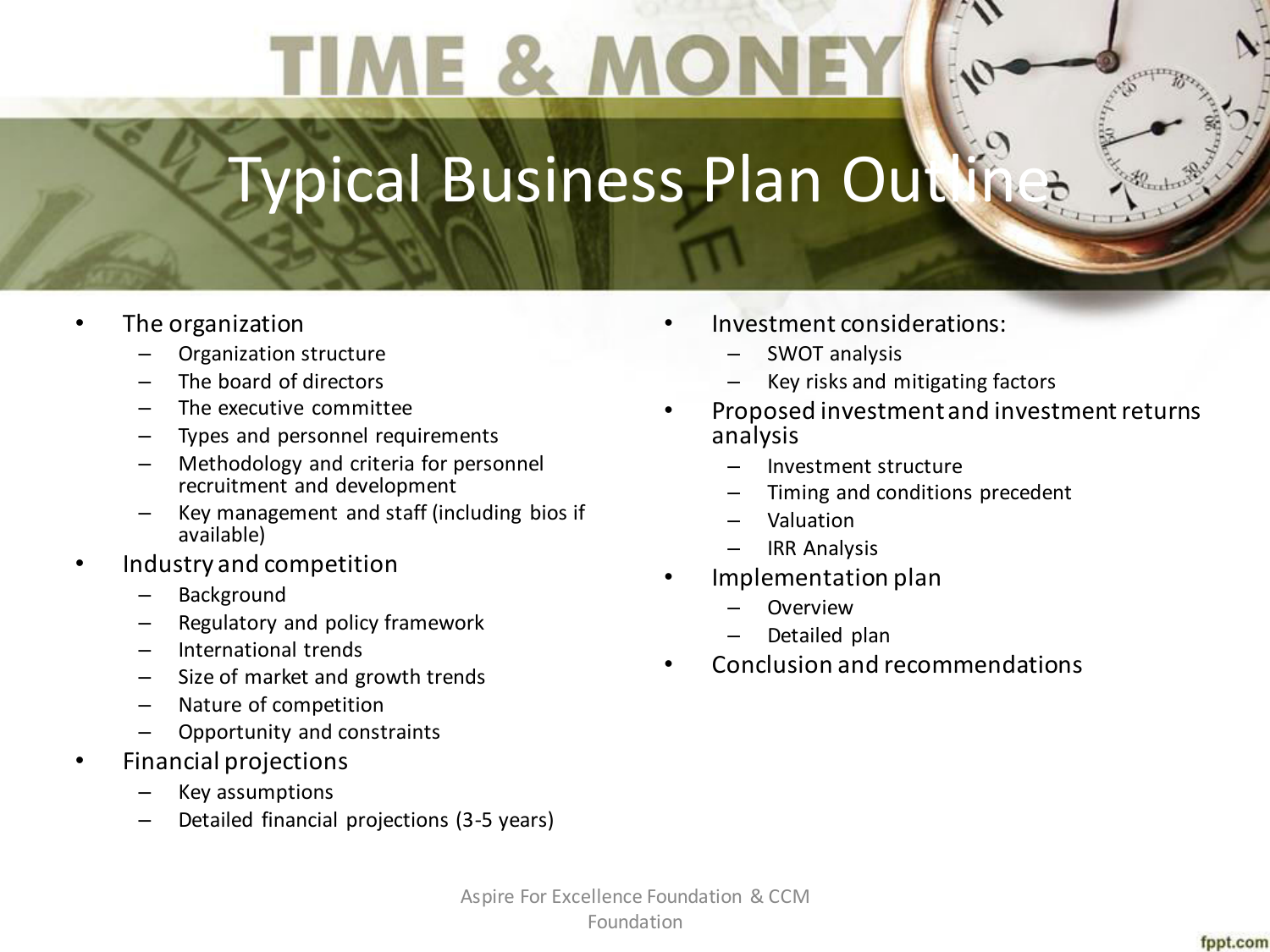# **IME & A**

#### USEFUL WEBSITE ADDRESSES

- [www.smallbusinessadvice.org.uk/busplan](http://www.smallbusinessadvice.org.uk/busplan)
- [www.bplans.com](http://www.bplans.com/)
- [www.businessplans.org](http://www.businessplans.org/)
- <http://www.sba.gov/starting/indexbusplans.html>
- [https://www.a4efoundation.org](https://www.a4efoundation.org/)
- [http://www.fatefoundation.org/public/resources/res](http://www.fatefoundation.org/public/resources/resources.html) [ources.html](http://www.fatefoundation.org/public/resources/resources.html)